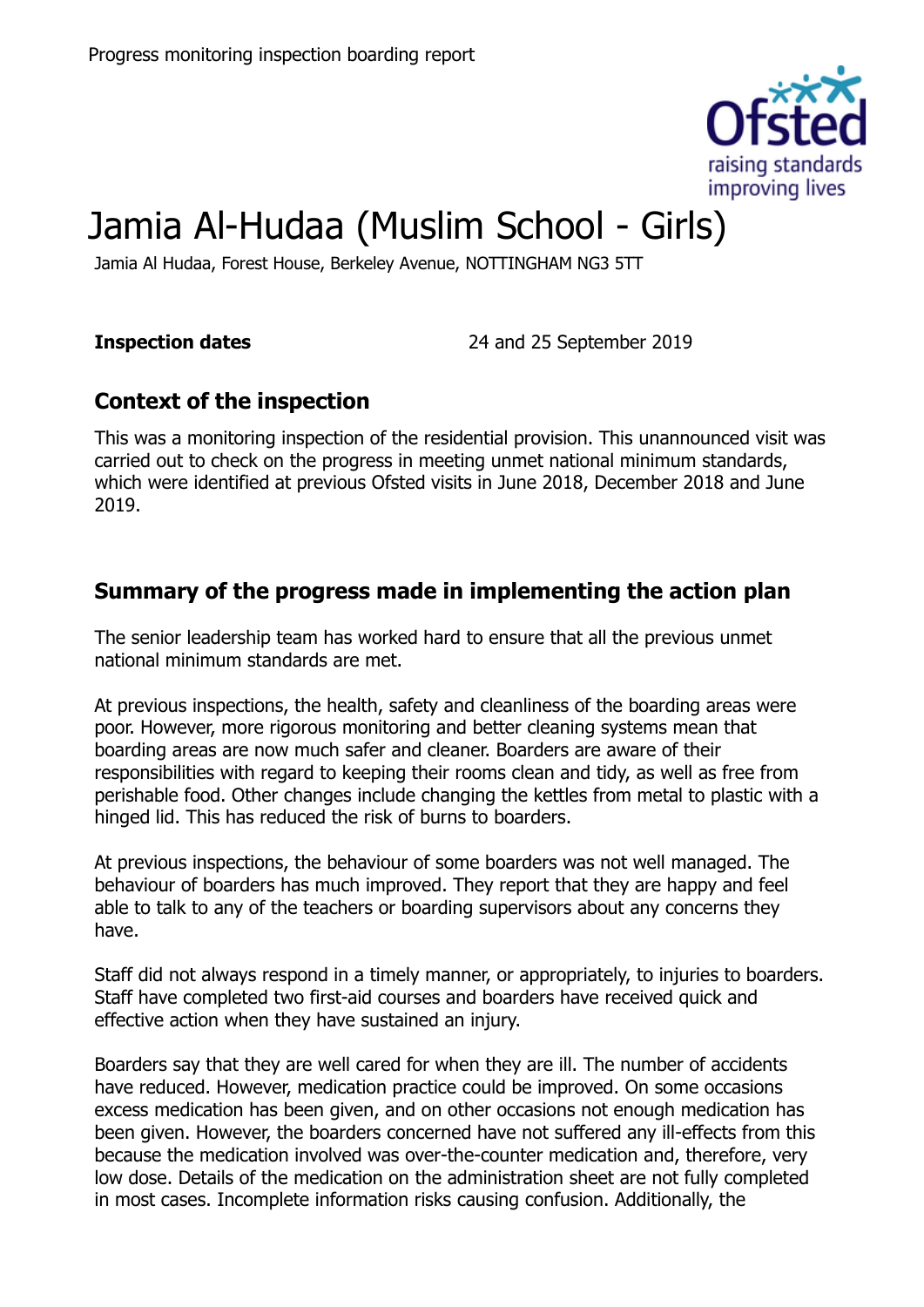medication administration form does not specify what the medication is used for. This would be a useful addition to the form.

The new designated safeguarding lead is proactive and robust in her actions to protect children. She participates fully in key multi-agency meetings and challenges decisions, when necessary, to ensure that children are properly protected from harm. Staff have a good understanding about the school's child protection policies.

At previous inspections, the student voice has not been promoted. Now boarders say that they feel listened to, and examples of their views being considered can be found. For example, boarders said that they do not like the formal complaints system. Leaders have listened and created an informal complaints process. No complaints have been made formally or informally. Minor concerns, such as boarders saying that clothing is missing, are dealt with immediately.

At previous inspections, food was found to be stored in unhygienic conditions and the cleanliness of the kitchen was a concern. The kitchen is now clean and the storage of food is appropriate.

At previous inspections, staffing levels, particularly overnight, have not been sufficient because of the boarders' behaviour during the night. Staffing levels continue to be minimal. However, clear on-call systems mean that staff are available quickly if needed. The behaviour of boarders at night has improved. Leaders say that they will increase staffing levels if there is a need.

At previous inspections, the school's trustees were not monitoring boarding practice effectively. The senior leadership team has now expanded, with the positive appointments of a general manager and an assistant head of boarding. Monitoring and quality assurance processes are far more prevalent and suggest sustainability of good practice. Leaders have a better understanding of the strengths and weaknesses of the boarding provision, with good plans to address identified shortfalls.

#### **National minimum standards**

**The school has made good progress and now meets all the national minimum standards for boarding schools.**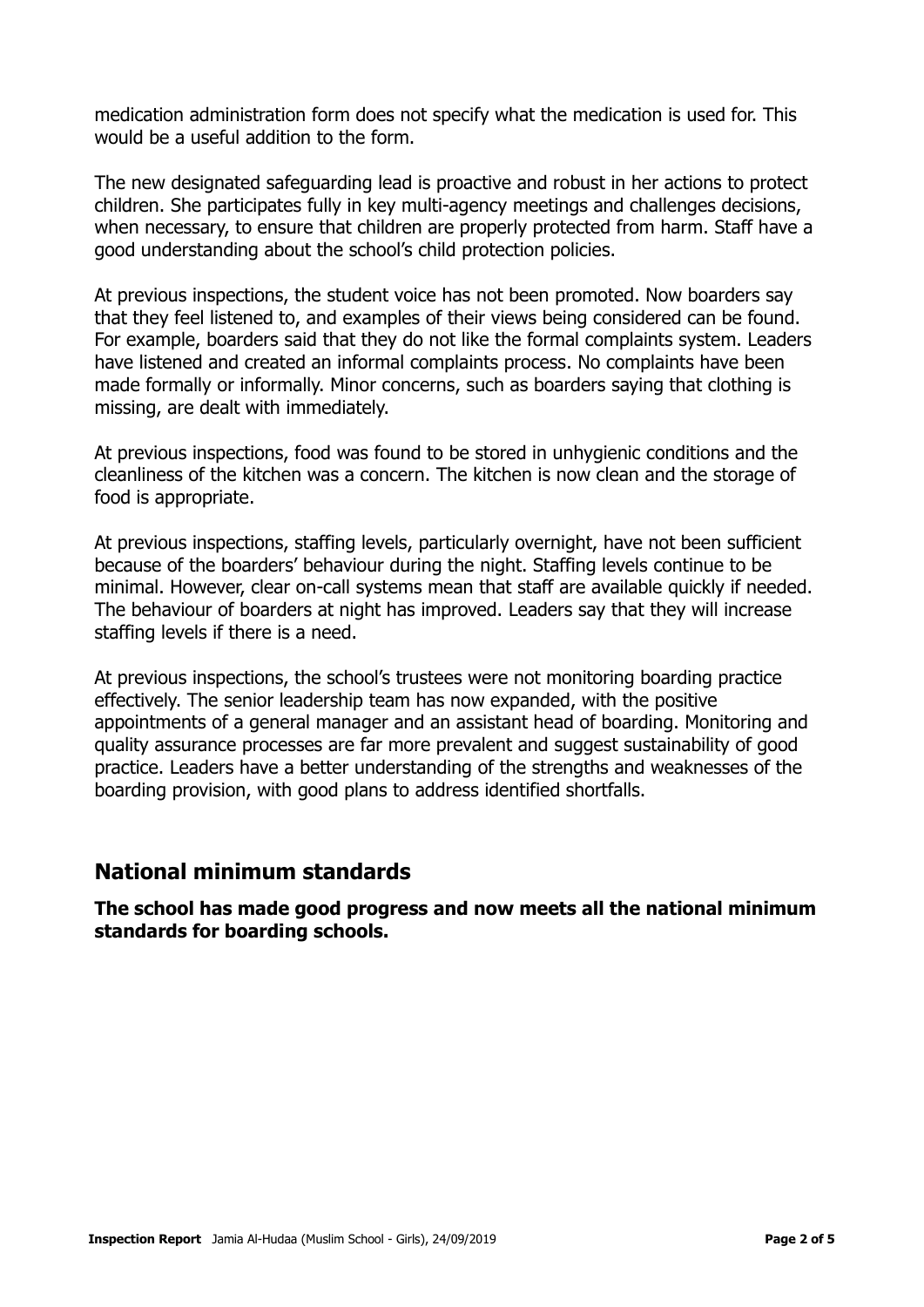### **Inspection team**

Joanne Vyas Lead social care inspector Amanda Ellis **Amanda** Ellis **Social care inspector** 

# **Information about this school**

The Jamia Al-Hudaa is an independent Islamic institution with boarding provision for girls aged 11 to 19 years. The school is managed by the Madni Trust and provides education in Islamic sciences alongside the national curriculum. There are 166 girls who board at the school. Boarding pupils are mainly from the United Kingdom and Europe. Boarding accommodation is located within the main building and is situated on two floors. The school is located in a residential area of Mapperly Park, Nottingham. The boarding provision was last inspected in June 2019.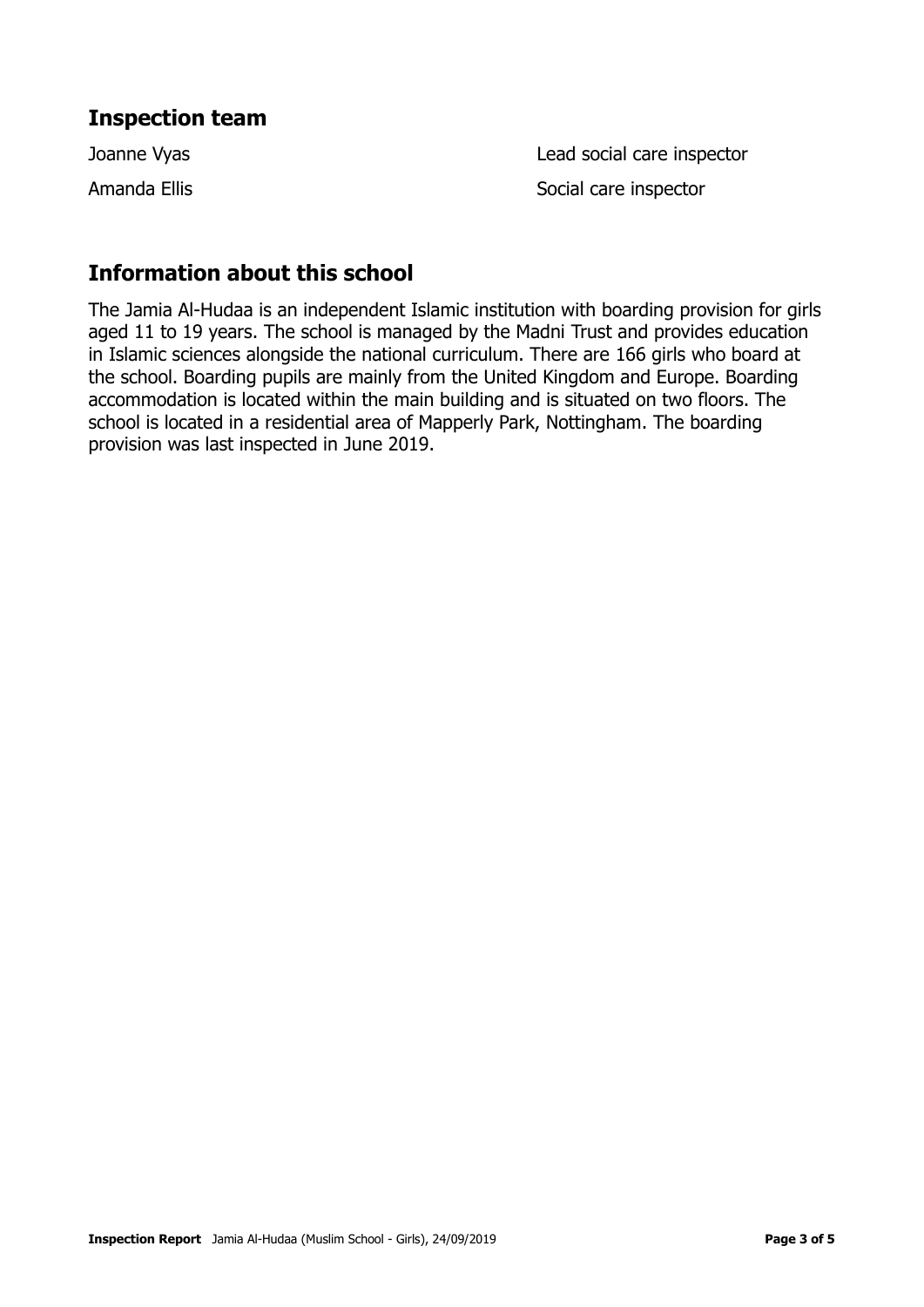# **School details**

| Unique reference number                | 131119   |
|----------------------------------------|----------|
| Social care unique reference<br>number | SC002270 |
| <b>DfE</b> registration number         | 892/6012 |

This inspection was carried out under the Children Act 1989, as amended by the Care Standards Act 2000, having regard to the national minimum standards for boarding schools.

The inspection was conducted at the request of the Registration Authority for independent schools in order to monitor the progress the school has made in implementing its action plan following the previous inspection.

| <b>Boarding School</b> |
|------------------------|
| 166                    |
| Girls                  |
| 11 to 19               |
| Maha Abu-Taha          |
| 19/06/2018             |
| 0115 9690800           |
| admin@jamiaalhudaa.com |
|                        |